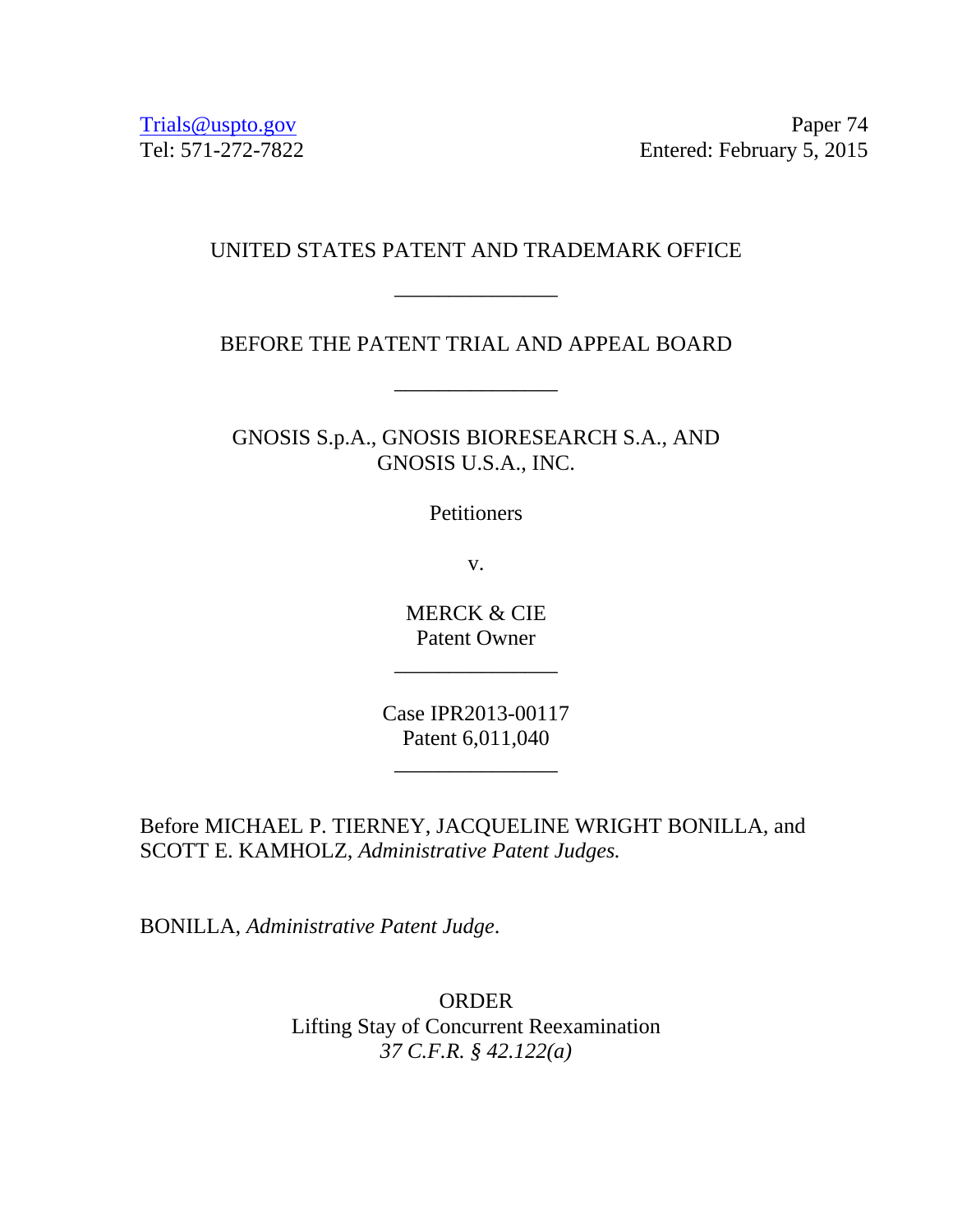On February 3, 2015, a conference call was conducted among counsel for Patent Owner and Judges Tierney, Bonilla, and Kamholz. Although invited to participate in the call, Counsel for Petitioner did not attend. The purpose of the call was to address concerns of Patent Owner, Merck & Cie, regarding a stay in reexamination Control No. 90/011,935, which involves U.S. Patent No. 6,011,040 ("the '040 patent") (Ex. 1004), the patent at issue in the current proceeding.

Petitioner, Gnosis S.p.A., Gnosis Bioresearch S.A., and Gnosis U.S.A., Inc., filed a Petition to institute an *inter partes* review of certain claims of the '040 patent. Paper 2. Thereafter, in an Order dated April 3, 2013, we ordered a stay in co-pending *ex parte* reexamination Control No. 90/011,935 involving the '040 patent. Paper 10. As noted in that Order, original claims 1–22 of the '040 patent, as well as newly added dependent claims 23–63, were subject to the reexamination. *Id*. at 1.

Subsequently, in the current case, in a Final Decision dated June 20, 2014, the Board concluded that Petitioner had shown by a preponderance of the evidence that claims 8, 9, 11, 12, 14, 15, and 19–22 of the '040 patent were unpatentable. Paper 71, 3, 45–46. Patent Owner since has filed a Notice of Appeal regarding our Final Decision with the U.S. Court of Appeals for the Federal Circuit, and that appeal currently is pending. Papers 72 and 73.

Patent Owner has requested that the Board lift the April 3, 2013 stay. During the call, Patent Owner stated that while the reexamination involves overlapping claims, Patent Owner has not amended any of original claims 1–

2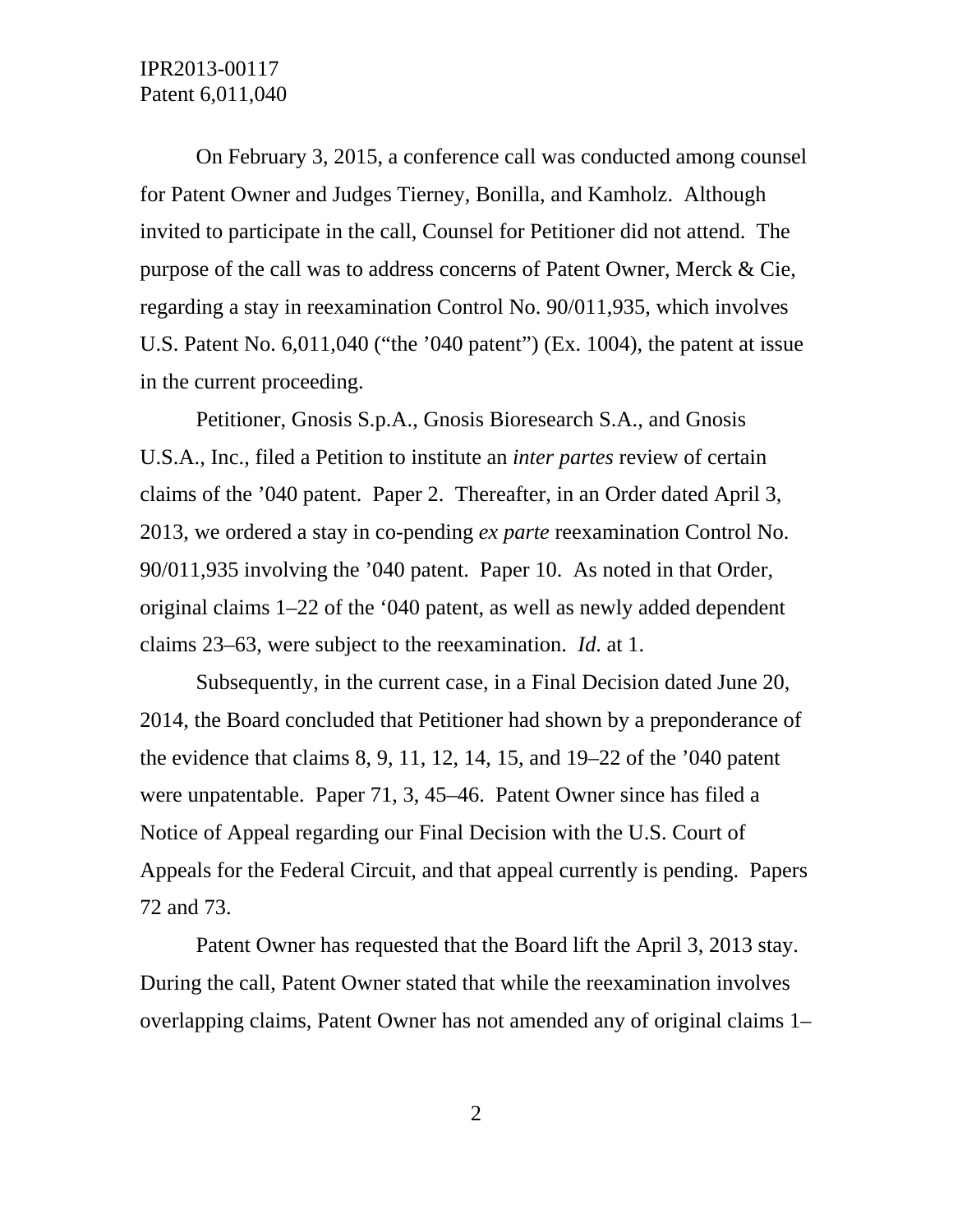IPR2013-00117 Patent 6,011,040

22 of the '040 patent, newly added dependent claims 23–63 are narrower in scope than the original claims, and the Examiner in the reexamination has issued a final rejection. In the event that we lift the stay, Patent Owner further agreed it would not amend any of original claims 1–22 going forward. Patent Owner also represented that the '040 patent is set to expire in January 2017. Patent Owner requested the opportunity to reach resolution of the reexamination while the '040 patent still has patent term.

In this instance, for the reasons stated by Patent Owner during the call, we are persuaded that a reasonable rationale exists for lifting the stay of *ex parte* reexamination Control No. 90/011,935.

Accordingly, it is

ORDERED that the stay of *ex parte* reexamination Control No. 90/011,935 involving the '040 patent is lifted.